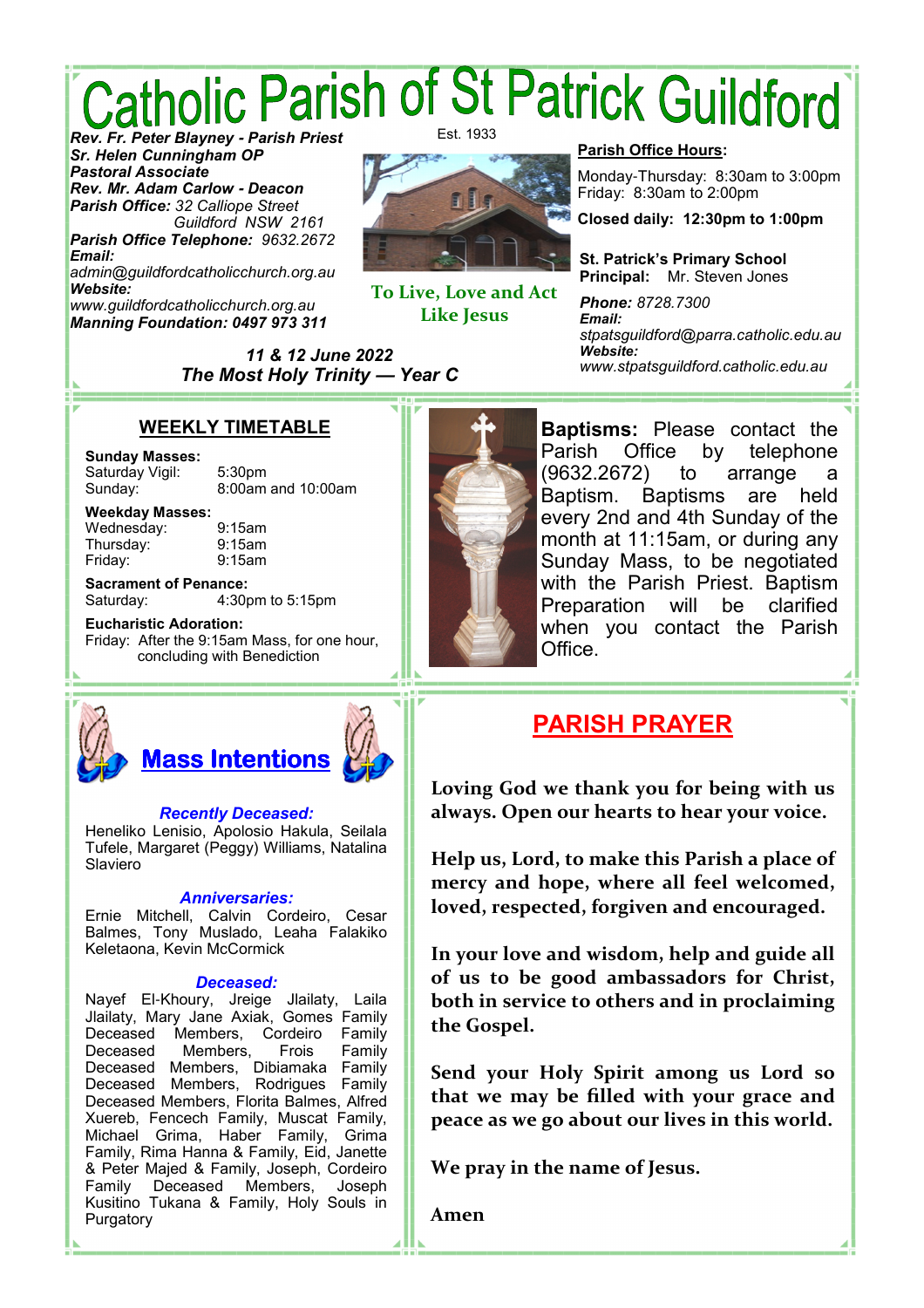

## **LITURGY OF THE WORD THE MOST HOLY TRINITY — YEAR C**



#### **1ST READING: PROVERBS 8:22-31** A reading from the book of Proverbs

The Wisdom of God cries aloud: The Lord created me when his purpose first unfolded, before the oldest of his works. From everlasting I was firmly set, from the beginning, before earth came into being. The deep was not, when I was born, there were no springs to gush with water. Before the mountains were settled, before the hills, I came to birth; before he made the earth, the countryside, or the first grains of the world's dust. When he fixed the heavens firm, I was there, when he drew a ring on the surface of the deep, when he thickened the clouds above, when he fixed fast the springs of the deep, when he assigned the sea its boundaries - and the waters will not invade the shore when he laid down the foundations of the earth, I was by his side, a master craftsman, delighting him day after day, ever at play in his presence, at play everywhere in his world, delighting to be with the sons of men.

The word of the Lord **Thanks be to God**

#### **RESPONSORIAL PSALM: PS 8:4-9**

**Response:** O Lord, our God, how wonderful your name in all the earth!

When I see the heavens, the work of your hands, the moon and the stars which you arranged, what is man that you should keep him in mind, mortal man that you care for him? **R.**

Yet you have made him little less than a god; with glory and honour you crowned him, gave him power over the works of your hand, put all things under his feet. **R.**

All of them, sheep and cattle, yes, even the savage beasts, birds of the air, and fish that make their way through the waters. **R.**

**2ND READING: ROMANS 5:1-5** A reading from the letter of St. Paul to the Romans

Through our Lord Jesus Christ, by faith we are judged righteous and at peace with God, since it is by faith and through Jesus that we have entered this state of grace in which we can boast about looking forward to God's glory. But that is not all we can boast about; we can boast about our sufferings. These sufferings bring patience, as we know, and patience brings perseverance, and perseverance brings hope, and this hope is not deceptive, because the love of God has been poured into our hearts by the Holy Spirit which has been given us.

The word of the Lord **Thanks be to God**

#### **GOSPEL ACCLAMATION: CF REVELATION 1:8**

#### **Alleluia, alleluia!**

Glory be to the Father, and to the Son, and to the Holy Spirit: to God who is, who was, and who is to come. **Alleluia!**

**THE GOSPEL: JOHN 16:12-15**

A reading from the holy Gospel according to John

Jesus said to his disciples: 'I still have many things to say to you but they would be too much for you now. But when the Spirit of truth comes he will lead you to the complete truth, since he will not be speaking as from himself but will say only what he has learnt; and he will tell you of the things to come. He will glorify me since all he tells you will be taken from what is mine. Everything the Father has is mine; that is why I said: All he tells you will be taken from what is mine.'

The Gospel of the Lord **Praise to you, Lord Jesus Christ**



**Glory to the Father, the Son, and the Holy Spirit: to God who is, who was, and who is to come.**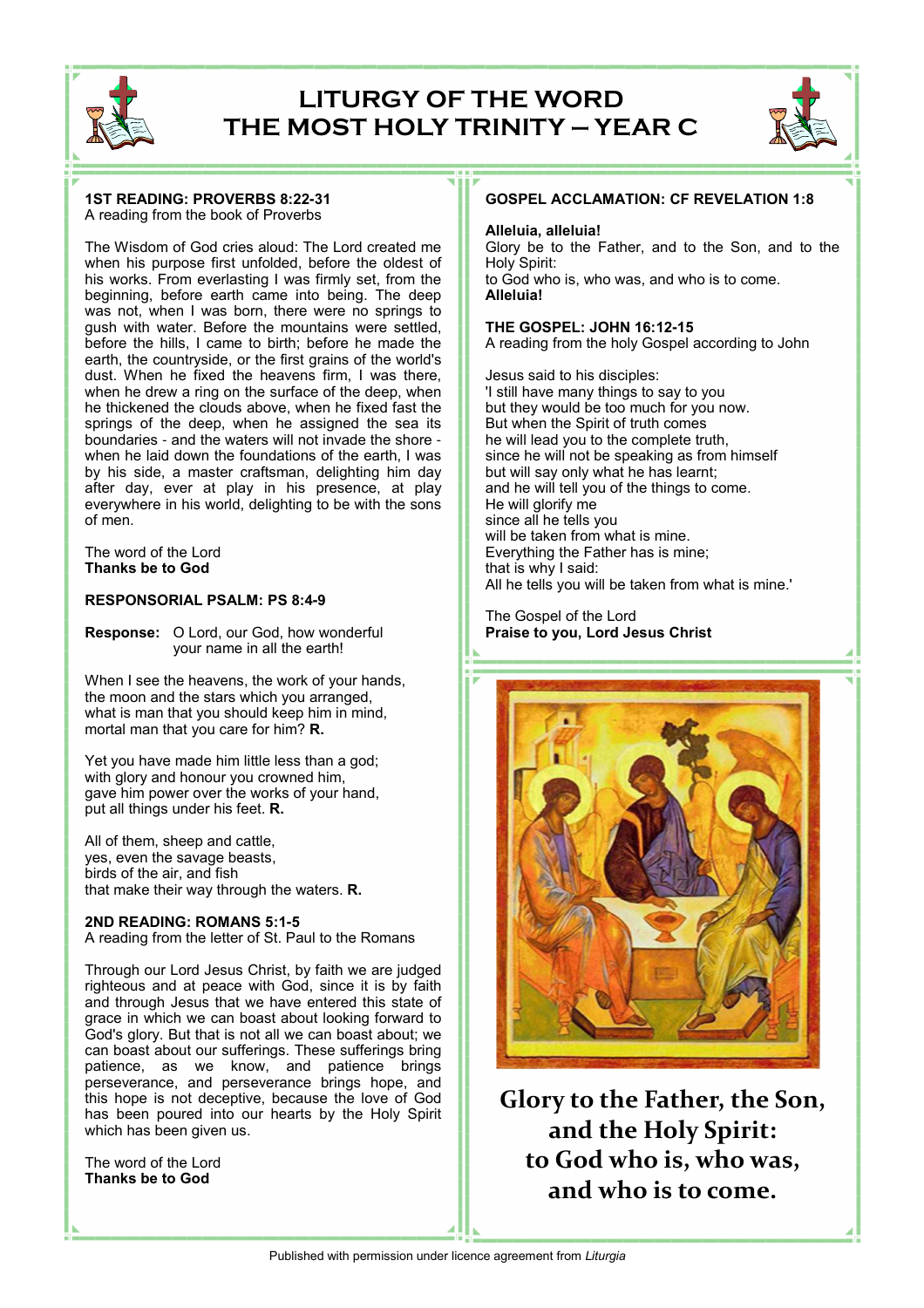## **PARISH NOTICES**

**"I WAS THERE":** On Friday, 24 June we, the church in Cumberland, have a great opportunity to learn more about the experience of refugees in our local community, and to show our support. Young refugees from **Holroyd High School** will be sharing their stories through drama, movement, sound and storytelling in a performance at Casula Powerhouse Theatre. "Treehouse Theatre" works with young refugees to help them share their stories through theatre. This enables the young people to therapeutically process their experiences, while simultaneously raising community understanding and awareness of the experience of refugees. Experience first-hand stories direct from the young people who lived them. Originally from countries you hear about in the evening news, these students now attend Holroyd High School and Intensive English Centre. Their bittersweet stories will make you smile, cry, laugh out loud and leave you feeling inspired.

Their performance "I Was There" is on at: Casula Powerhouse Theatre. Friday, 24 June 2022, 7:00pm. **Tickets:** Adult \$25.00, Child \$20.00 (**NB:** Not recommended for children under 12 years, due to distressing content), Senior/Concession \$20.00, Group (10+) \$20.00, Family of 4 \$90.00.

**Book at:** https://tickets.casulapowerhouse.com/ Events/TREE-OF-LIFE-I-WAS-THERE/Fri-Jun-24- 2022-19-00. For more details contact Aaron Terry, Convener, Cumberland Connect for Christ 0421 578 758 or aaronterry83@hotmail.com.

**COMPUTER OPERATORS NEEDED!** More volunteers are needed to operate the computer at each of our Masses – Saturday 5.30pm, Sunday 8.00am and 10.00am. You will receive 'on the job, training' and mentoring before going solo! Please pray and think about this request. Please let me know if you are willing to be part of this 'computer ministry'. Thanks and blessings. **~ Sr. Helen**

**PLANNED GIVING OFFERING ENVELOPES:** The Planned Giving Offering envelopes for the 2022/2023 financial year are available in the foyer of the Church for those parishioners who contribute. If any parishioner would like to contribute, please contact the Parish Office during office hours (9632.2672) and a set of envelopes can be arranged for you.

**TAP & GO" DONATION POINT:** The opportunity is now available for parishioners and visitors to donate to St. Patrick's Parish using a credit or debit card. The majority of parishes in the Diocese now have this facility. Following advice from both the Parish Pastoral Council and the Finance Committee to install this new donation point, it will be available for use at the weekend Masses, at least initially. The donation is pre-programmed for \$5.00 per tap of the card over the tap symbol. If you wish to donate more than \$5.00, tap again. It takes a few seconds to record your donation. The Diocese's encouragement to use this facility is a response to the trend where most people carry little, if any, cash these days. The donation point does not take the place of the First and Second collections or the weekly envelope offerings. St. Patrick's is very grateful for your donations, however you wish to make them.

**MANNING FOUNDATION:** Winter is here! The Manning Foundation is in need of all sizes of clean blankets to give to those in need. There may be surplus blankets, rugs or other bedding in our cupboards — the Manning Foundation would welcome them and those receiving them would be very grateful to you. The drop-off place — the Parish Office (during office hours).

**1ST AND 2ND COLLECTION COUNTERS ROSTER:** The new roster for the 2022/2023 financial year is now available for collection from the Sacristy.

## **DIOCESAN NOTICES**

#### **POSITIONS VACANT:**

Senior Administrative Support Co-Ordinator – Diocese of Parramatta

Youth Minister/Co-Ordinator (Part-Time) – St. Bernadette's Parish, Castle Hill

Service Desk Analyst – Diocese of Parramatta – **Applications close 10:00pm Monday, 13 June**

Regional Co-Ordinator – Confraternity of Christian Doctrine, Diocese of Parramatta – **Applications close 10:00pm Sunday, 26 June**

**More details at:** parracatholic.org/employment Disability Support Worker – Garden Crew – Catholic

Care Western Sydney and the Blue Mountains Community Outreach Worker – Aboriginal Identified – Catholic Care Western Sydney and the Blue Mountains.

Family Preservation Caseworker – Catholic Care Western Sydney and the Blue Mountains **More details at:** https://www.seek.com.au/jobs?

advertiserid=39387017 or by emailing careers@ccss.org.au

**NATURAL FAMILY PLANNING AND BREASTFEEDING SESSION - 21 JUNE:** MET Natural Fertility is holding an information session via Zoom for couples wanting to know how breastfeeding delays the return of fertility. Hear from an experienced couple that have used Natural Family Planning before starting their family and then to space their children. The session will be held on Tuesday, 21 June at 7:30pm. To register and receive your Zoom Link, please contact Catherine on catherine.bourne@parracatholic.org or 0400 427 605.

**SOUL FOOD PODCAST – PASTORAL FORMATION: Do you find life and faith inspiration by listening to the experiences of others?** Pastoral Formation's Soul Food Podcast features life and faith stories of people from our diocesan family. Listen now for FREE via our website or on Spotify: https://pfparra.org.au/soulfood/.

**FREE LECTURE - THE OUTSIDER POPE: WHERE IS FRANCIS LEADING OUR CHURCH?: Tuesday, 5 July at 7:30pm** - Novotel Parramatta, 350 Church Street, Parramatta. Vatican correspondent from the international *The Tablet* magazine, author and speaker Christopher Lamb will present a free lecture reflecting on Pope Francis' battle to renew the Church and Pope Francis as a human being. **RSVP essential by 2 July to: mark.oconnor@parracatholic.org.**